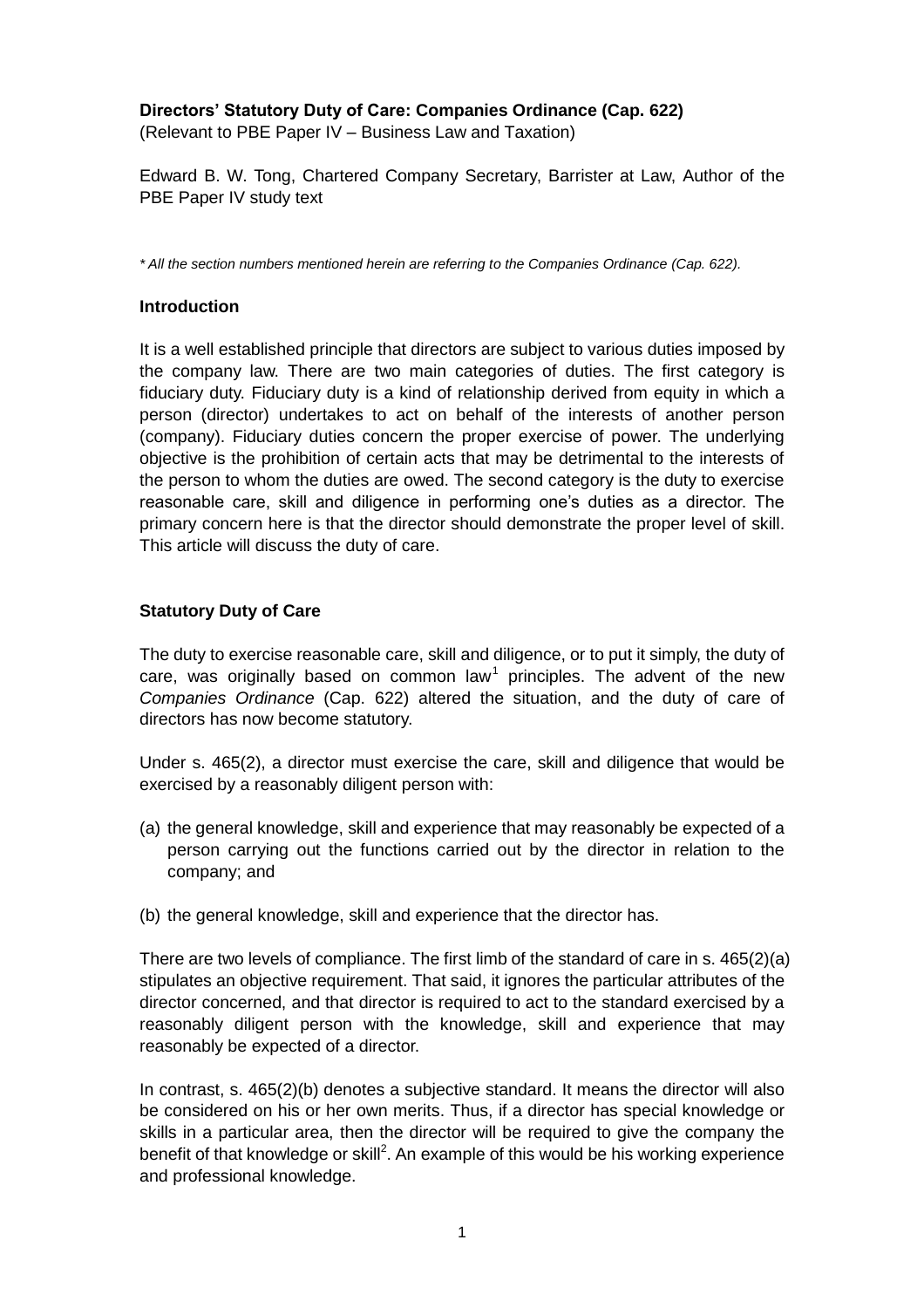## **The Dual Standard**

In a nutshell, the existence of these two stipulations side-by-side means that the court will first consider the objective standard to see whether a person has acted reasonably as a director. The first criterion is a universal standard applicable to anyone who has assumed the position of director. After this consideration, the court will then also consider the director personally by referring to his or her ability on an individual and subjective basis. Every director must meet the standards on both limbs  $(s. 465(2)(a)$  & s.  $465(2)(b)$ ). However, even if a particular director has a lower than average level of skill and experience, this does not mean that he or she can act in a capacity below the objective standard. The subjective test may only raise, but not lower the standard.

## **Interpretation on the Dual Standard**

Actually, the dual standard in s. 465 is, in substance, a reflection of the common law position. The equivalent section<sup>3</sup> in the United Kingdom has been held to be a codification of the pre-existing common law position, thus the cases related to the common law duty may still be relevant to our interpretation of the statutory provision.

There are two major aspects to duty of care. Firstly, directors must take due care and exercise independent judgment on behalf of the company. Secondly, the directors shall oversee and monitor the companies' affairs and shall avoid any possible negligent omissions.

#### **Exercise of Independent Judgment**

Directors shall always exercise their own independent judgment, as the law imposes a positive obligation on them. Therefore, if a director blindly follows the instructions of another person (or director) without employing his own consideration, this may amount to a breach of the director's duty of care<sup>4</sup>.

In Law Wai Duen v Boldwin Construction Co. Ltd<sup>5</sup>, there were four directors in the company and they were divided into two camps. It happened that the director in possession of the accounting book denied the request for inspection from the other camp. The aggrieved directors tried to seek for remedies from the court, but the defending director argued that his appointment was solely based on his expertise in construction, and thus he refused to handle the request and wanted to leave the decision to another director. The court disagreed with him, and held that no director can absolve himself from the financial affairs of the company. The defending director was found to be in breach of his duty of care by deferring his obligation to another director.

## **Monitoring Duty**

Apart from the requirement to exercise an independent judgment, a director must also duly perform his duties in monitoring the affairs of the company. This includes the